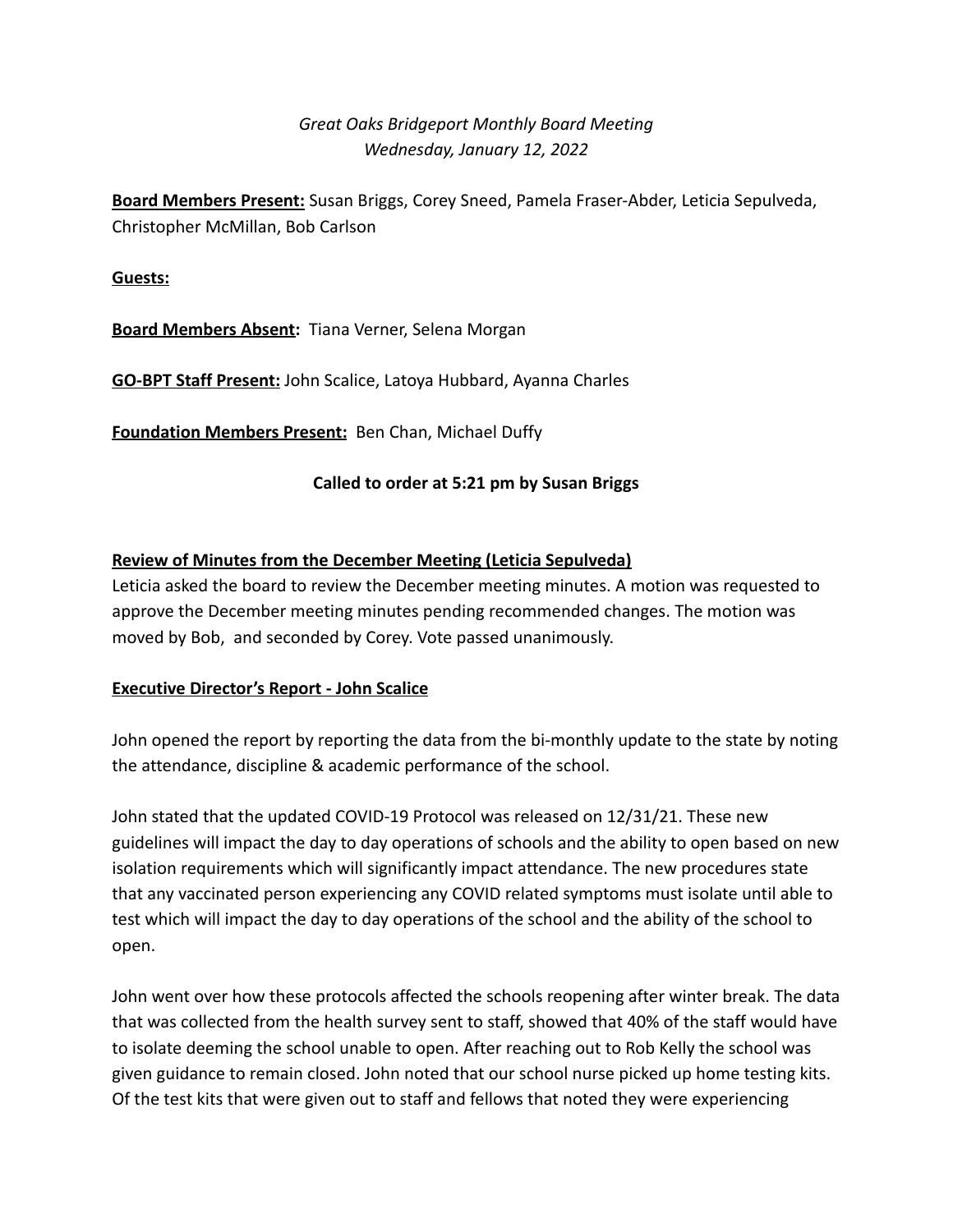symptoms only one was positive. Upon the receipt of a negative test you must be fever free for 24 hours and have significant improvement from their symptoms. These same policies apply to unvaccinated or partially vaccinated persons.

John informed the board of the update in GO-BPT's COVID-19 Protocol. The school has updated their protocol with a heavy significance on mask wearing where students will run the risk of accessing tutoring and LMS work only if they continuously violate mask protocol. There will be a daily health survey for teachers and students to make the data easier to manage. In the event that we are unable to staff our school due to symptomatic or positive results, we must notify the state after we announce the closure through an online form.

On December 31st,2021, CSDE released new guidelines for schools regarding remote and distance learning. It stated that distance learning may not be used district wide without gubernatorial order, legislative action or permission from the State Department of Health. The guidance for students who have contracted or are isolating due to COVID-19 is that they may engage in remote learning as an attendance day. In unique circumstances students may be granted the opportunity to engage in remote learning through a PPT.

Test kits were distributed to the school through the Phase 1 plan of distribution. Schools were projected to receive enough kits for half of the combined population of staff and students meaning GO-BPT should have received 402 kits. The school received 100 kits.

John informed the Board on the outcome of the school's state visit. As a part of the renewal process, CSDE sent a team from the turn-around and charter office to visit Great Oaks. The team conducted a Special Education Audit, ELL Audit, Classroom Observation, Finance Audit, Board Meeting, Student Meeting, Teacher Meeting, Parent Meeting & an Administrative Meeting to ensure the correct processes are being followed at the school. John provided the board with a few quotes that were made during the visit from the CSDE with the positive feedback that GO-BPT received.

John informed the board of the Teacher Spotlight being our Exact Path Fellows: Noel Goodrich, Rilind Abazi, Jamila Douglas, and Kudra Kagabo for implementing our Exact Path program, analyzing data and helping the school start a new approach to integrating Fellows into the data work at Great Oaks Charter School.

### **Director of Operations Report - Latoya Hubbard**

Latoya opened up her report by informing the board on the COVID-19 Self-Test Kit distribution. Access to these tests has changed the level of care that our nurse is able to provide to the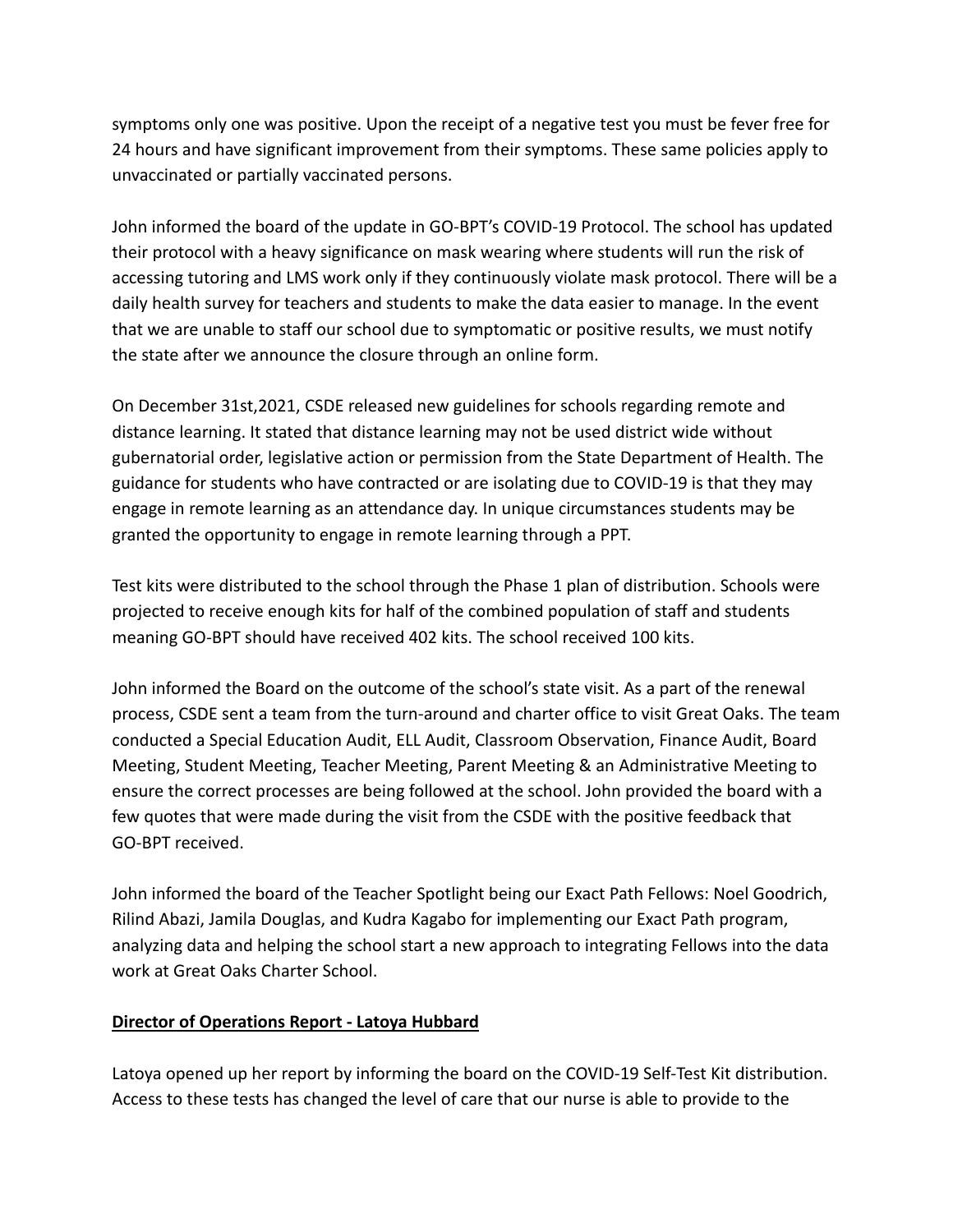school community. The state gave specific distribution guidelines for the self-testing kits. The iHealth kits are to go home with students and the Flow Flex kits are for staff. The iHealth kits have multiple tests in the box so that other members of the family at home can test as well. The state is recommending that in the event that a class is experiencing multiple cases,that the kits be sent home to that entire classroom.

Latoya gave an update on the COVID 19 food distribution impact. The school has been experiencing shortages in food items due to supply chain & labor shortages. This is impacting student participation in the lunch program. The child nutrition program has extended the Summer Seamless Option which allows more options for students such as breakfast for lunch in an effort to increase student participation in the program. This option will also allow us to offer meals to families for curbside pickup if there is a school closing.

Latoya updated the board on the status of the Connecticut Invention Convention (CIC) after school program which was able to resume this year. This program kicked off in December and incorporates STEM and Entrepreneurship. Students are learning about how to invent, innovate and pitch to small businesses.

### **Finance Committee Report – Corey Sneed**

Ben gave an update on our dashboard and noted the current cash balances. Ben noted that the loan to the Foundation is continuing to be paid down as well as the loan payable to Bluehub. We received confirmation that the school will be receiving a security grant to assist with paying down the Bluehub loan. Receipt of this grant will only accelerate the track that the school was already on to pay down the loan even faster. Ben noted that in terms of the operating support from the approval of the FY22 budget in June the school experienced a favorable shift due to Title 1, ESSER funds and meal support from the state. Based on that information and the schools enrollment of 652 students most of these are positive variances. Ben stated that payroll is on track and facilities have had an increase in depreciation due to the computers that have been purchased with grants received. The HVAC, Elevator & Janitorial contract plans will be fed into the FY23 Budget Plan.

Corey noted that with the FY22 Budget planning that the team was conservative and that no one would be aware that the per pupil would be adjusted and due to the conservative nature in approach to planning the budget, the revenues are still at or greater than budgeted for which is tremendous news. Ben gave an example that by converting the ODR from a Security account to pay down the Bluehub loan the school has reduced the interest rate.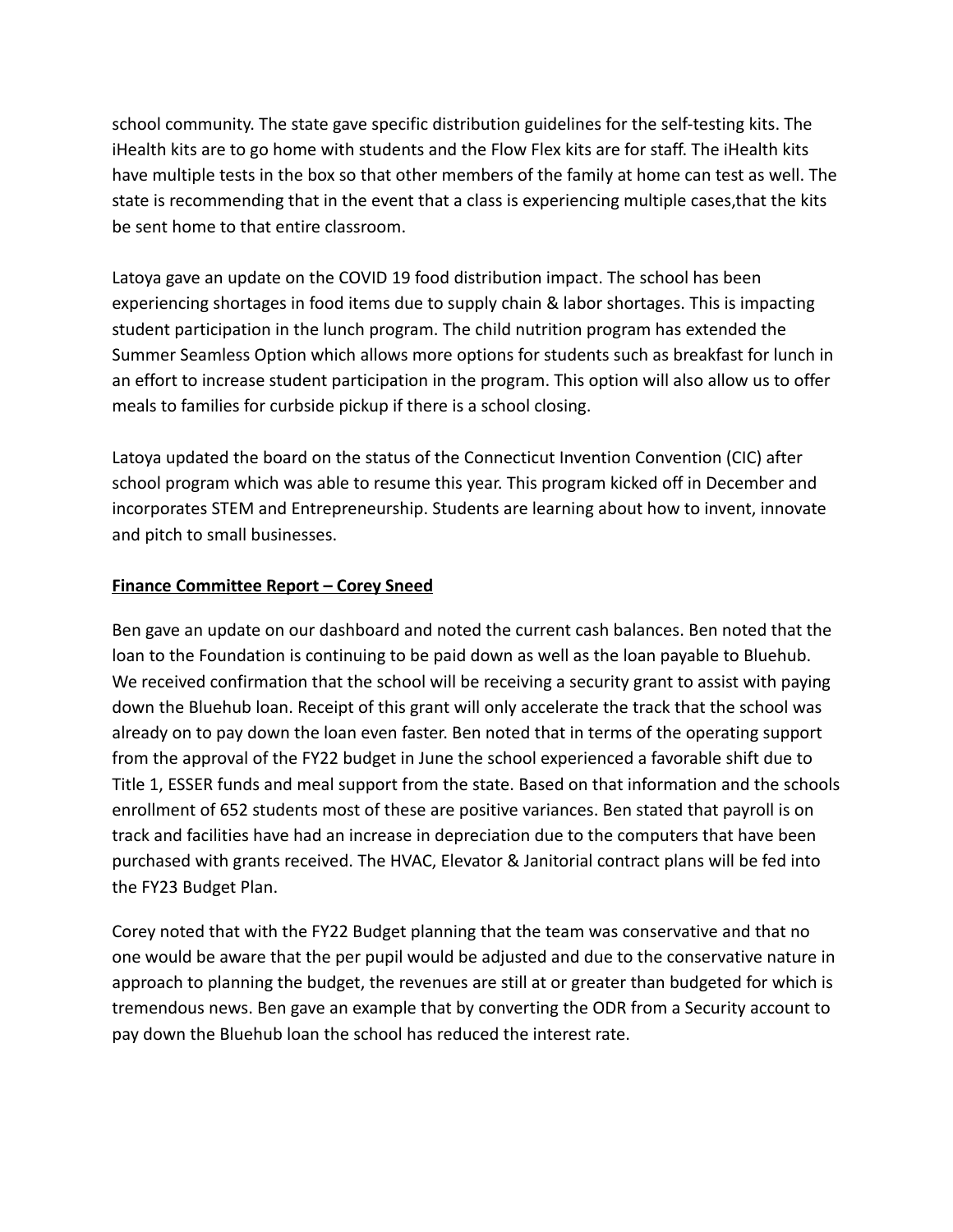Susan inquired if there was to be a vote on the amendment to the budget to which Corey responded not yet.

Susan requested a motion to amend and replace the Agenda item to state "Discussion/Possible action regarding draft response to landlord on lease issues and Discussion/ Consideration of related written communication protected by attorney client privilege." Corey moved, seconded by Bob. Vote passed unanimously.

Susan made a motion to go into Executive session to discuss a draft response to the landlord on lease issues to which the school has determined the public interest in withholding clearly outweighs its disclosure and to discuss and consider a related written communication protected by attorney client privilege. Corey moved, seconded by Bob. Vote passed unanimously. Susan invited the entire group into executive session.

Susan requested a motion to move back into the general session. Corey moved, seconded by Bob. Vote passed unanimously.

Susan requested a motion to authorize Corey to make a response to the landlord based upon the discussion that was just held in executive session. Bob moved, seconded by Leticia. Vote passed unanimously.

### **Governance Committee Report - Susan Briggs**

Susan requested a vote to recognize the schools Executive Director John Scalice a one time stipend. Josh Thomases noted that the foundation fully supports this recognition. Pam and Leticia noted that this recognition is well deserved. Corey noted that from a financial standpoint what would have to be done is to submit a resolution for audit purposes and that Corey and Ben will discuss the line item and submit a request to cut the check. Susan requested a motion to offer a one time stiped to John Scalice in recognition of his extraordinary efforts. Corey moved, seconded by Leticia. Vote passed unanimously.

John extended a huge thank you to the board for the support that they give to him and the school.

### **Academic Committee Report - Pam Fraser Abder**

Pam shared that in the coming months the committee will focus on college and career readiness by looking deeply into two questions: How are our students in Middle School and High School